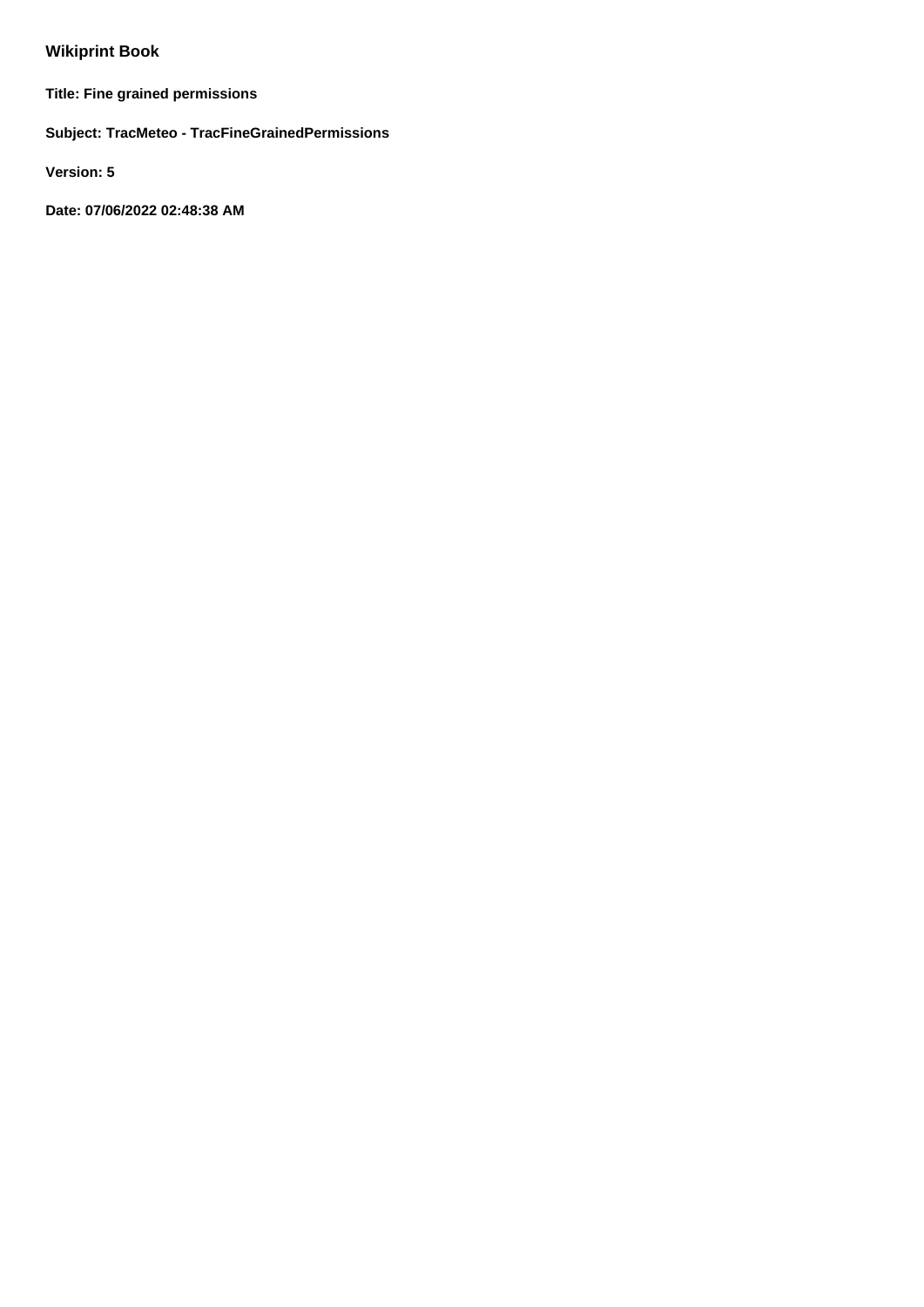# **Table of Contents**

| Fine grained permissions                                 |  |
|----------------------------------------------------------|--|
|                                                          |  |
| <b>Permission Policies</b>                               |  |
| AuthzPolicy                                              |  |
| AuthzSourcePolicy (mod_authz_svn-like permission policy) |  |
| <b>Trac Configuration</b>                                |  |
| Subversion Configuration                                 |  |
| Debugging permissions                                    |  |
|                                                          |  |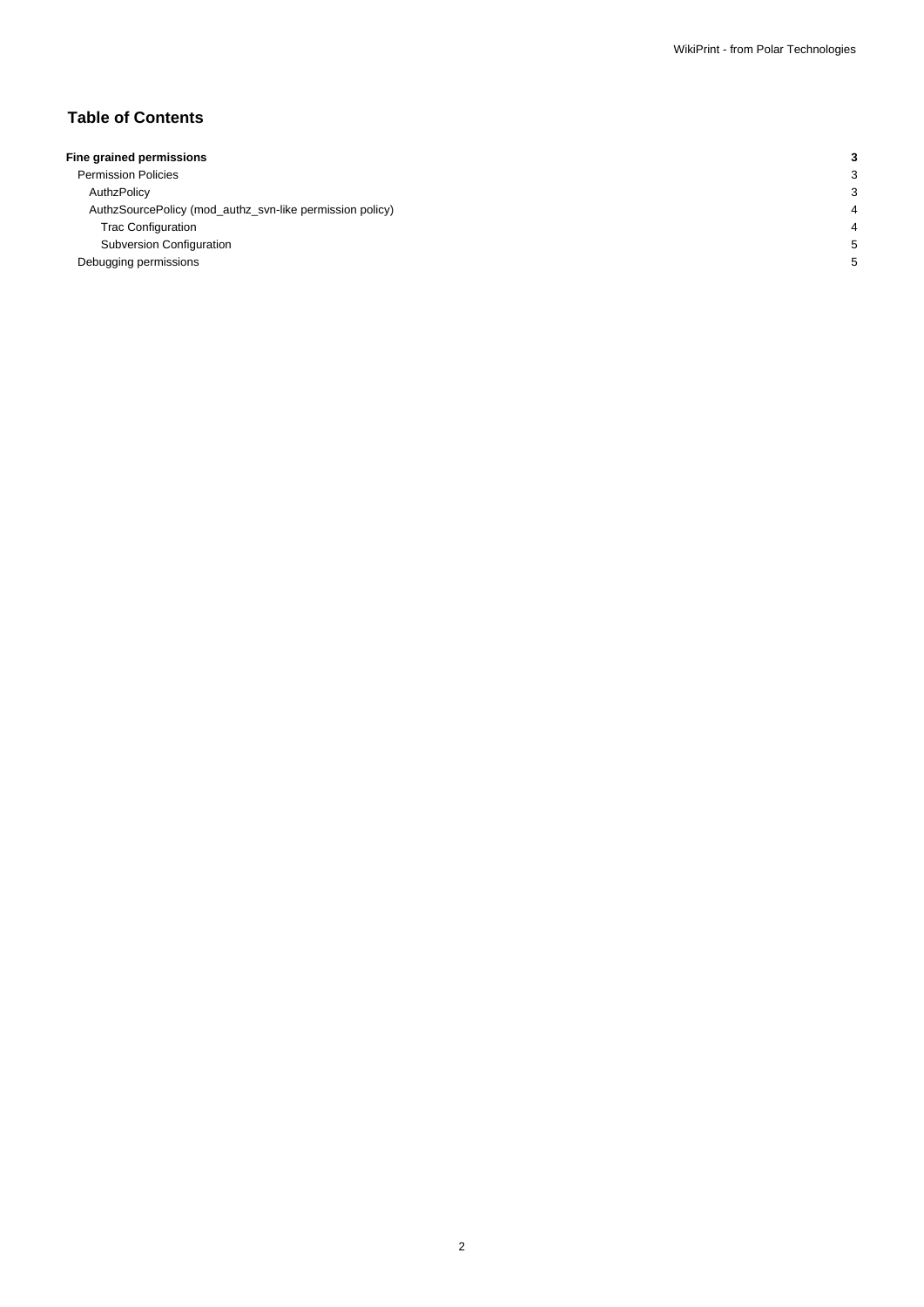# **Fine grained permissions**

Before Trac 0.11, it was only possible to define fine-grained permissions checks on the repository browser sub-system.

Since 0.11, there's a general mechanism in place that allows custom **permission policy plugins** to grant or deny any action on any kind of Trac resources, even at the level of specific versions of such resources.

Note that for Trac 0.12, authz\_policy has been integrated as an optional module (in tracopt.perm.authz\_policy.\*), so it's installed by default and can simply be activated via the Plugins panel in the Trac administration module.

### **Permission Policies**

A great diversity of permission policies can be implemented, and Trac comes with a few examples.

Which policies are currently active is determined by a configuration setting in Traclni: e.g.

```
[trac]
permission_policies = AuthzSourcePolicy, DefaultPermissionPolicy, LegacyAttachmentPolicy
```
This lists the [#AuthzSourcePolicy](https://meteo.unican.es/trac/wiki/TracFineGrainedPermissions#AuthzSourcePolicy) described below as the first policy, followed by the DefaultPermissionPolicy which checks for the traditional coarse grained style permissions described in [TracPermissions,](https://meteo.unican.es/trac/wiki/TracPermissions) and the LegacyAttachmentPolicy which knows how to use the coarse grained permissions for checking the permissions available on attachments.

Among the possible optional choices, there is [#AuthzPolicy](https://meteo.unican.es/trac/wiki/TracFineGrainedPermissions#AuthzPolicy), a very generic permission policy, based on an Authz-style system. See [?authz\\_policy.py](http://trac.edgewall.org/intertrac/source%3Abranches/0.12-stable/tracopt/perm/authz_policy.py) for details.

Another popular permission policy [#AuthzSourcePolicy,](https://meteo.unican.es/trac/wiki/TracFineGrainedPermissions#AuthzSourcePolicy) re-implements the pre-0.12 support for checking fine-grained permissions limited to Subversion repositories in terms of the new system.

See also [?sample-plugins/permissions](http://trac.edgewall.org/intertrac/source%3Abranches/0.12-stable/sample-plugins/permissions) for more examples.

# **AuthzPolicy**

- Install [?ConfigObj](http://www.voidspace.org.uk/python/configobj.html) (required).
- Copy authz\_policy.py into your plugins directory.
- Put a [?authzpolicy.conf](http://swapoff.org/files/authzpolicy.conf) file somewhere, preferably on a secured location on the server, not readable for others than the webuser. If the file contains non-ASCII characters, the UTF-8 encoding should be used.

Update your trac.ini:

modify the [permission\\_policies](https://meteo.unican.es/trac/wiki/TracIni#trac-section) entry in the [trac] section

```
[trac]
...
permission_policies = AuthzPolicy, DefaultPermissionPolicy, LegacyAttachmentPolicy
```
add a new [authz\_policy] section

```
[authz_policy]
authz_file = /some/trac/env/conf/authzpolicy.conf
```
3. enable the single file plugin

```
[components]
...
# Trac 0.12
tracopt.perm.authz_policy.* = enabled
# for Trac 0.11 use this
#authz_policy.* = enabled
```
Note that the order in which permission policies are specified is quite critical, as policies will be examined in the sequence provided.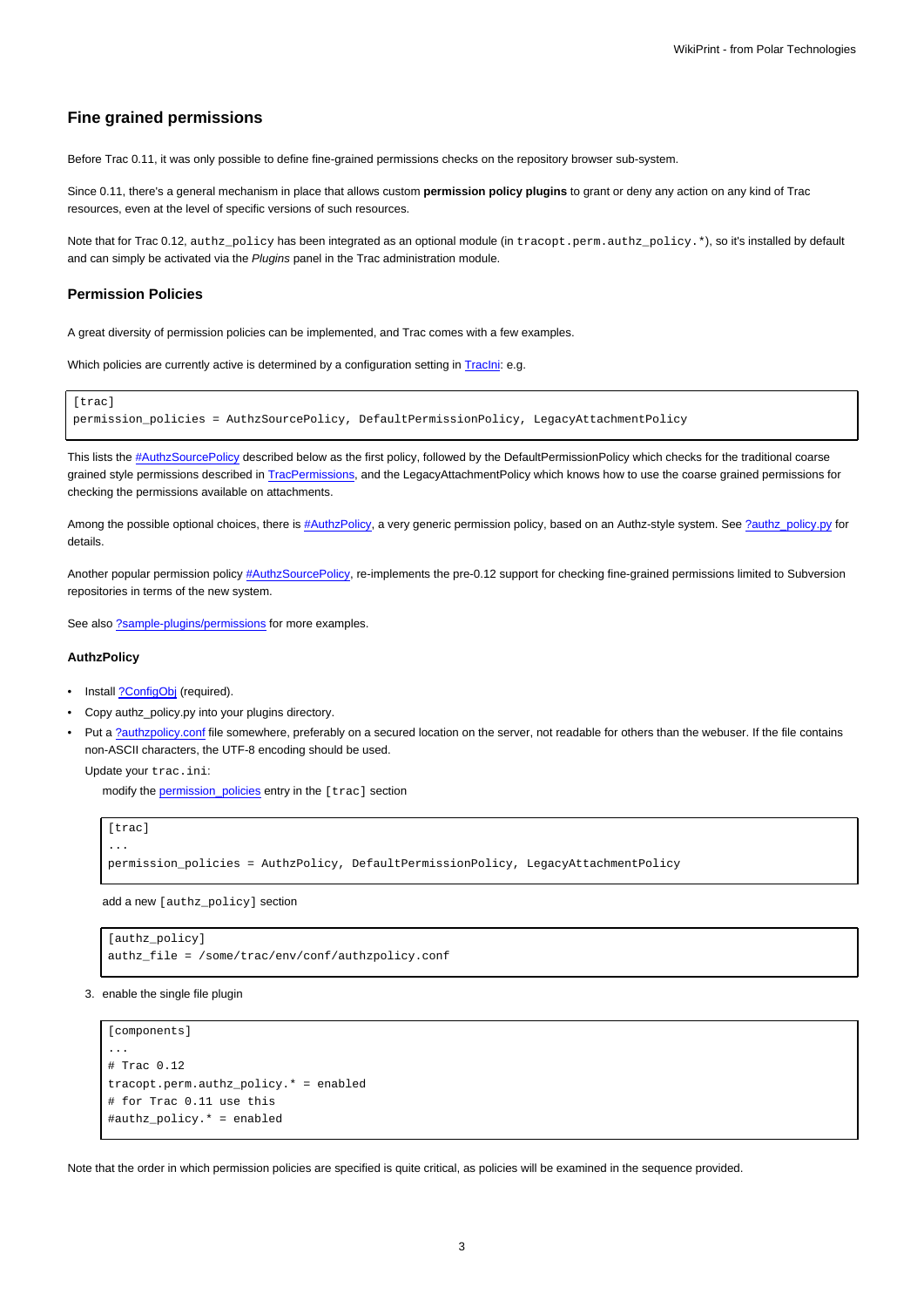A policy will return either True, False or None for a given permission check. Only if the return value is None will the next permission policy be consulted. If no policy explicitly grants the permission, the final result will be False (i.e. no permission).

For example, if the authz\_file contains:

```
[wiki:WikiStart@*]
* = WIKI_VIEW
[wiki:PrivatePage@*]
john = WIKI_VIEW
* =
```
and the default permissions are set like this:

| john | WIKI_VIEW                    |
|------|------------------------------|
| jack | WIKI_VIEW                    |
|      | # anonymous has no WIKI VIEW |

Then:

- All versions of [WikiStart](https://meteo.unican.es/trac/wiki/WikiStart) will be viewable by everybody (including anonymous)
- PrivatePage will be viewable only by john
- other pages will be viewable only by john and jack

#### **AuthzSourcePolicy (mod\_authz\_svn-like permission policy)**

At the time of this writing, the old fine grained permissions system from Trac 0.11 and before used for restricting access to the repository has been converted to a permission policy component, but from the user point of view, this makes little if no difference.

That kind of fine-grained permission control needs a definition file, which is the one used by Subversion's mod\_authz\_svn. More information about this file format and about its usage in Subversion is available in the [?Path-Based Authorization](http://svnbook.red-bean.com/en/1.5/svn.serverconfig.pathbasedauthz.html) section in the Server Configuration chapter of the svn book.

Example:

```
[/]* = r
[/branches/calc/bug-142]
harry = rw
sally = r
[/branches/calc/bug-142/secret]
harry =
```
• **/** = Everyone has read access by default

• **/branches/calc/bug-142** = harry has read/write access, sally read only

• **/branches/calc/bug-142/secret** = harry has no access, sally has read access (inherited as a sub folder permission)

### **Trac Configuration**

To activate fine grained permissions you must specify the authz\_file option in the [trac] section of trac.ini. If this option is set to null or not specified the permissions will not be used.

```
[trac]
authz_file = /path/to/svnaccessfile
```
If you want to support the use of the [modulename: /some/path] syntax within the authz\_file, add

authz\_module\_name = modulename